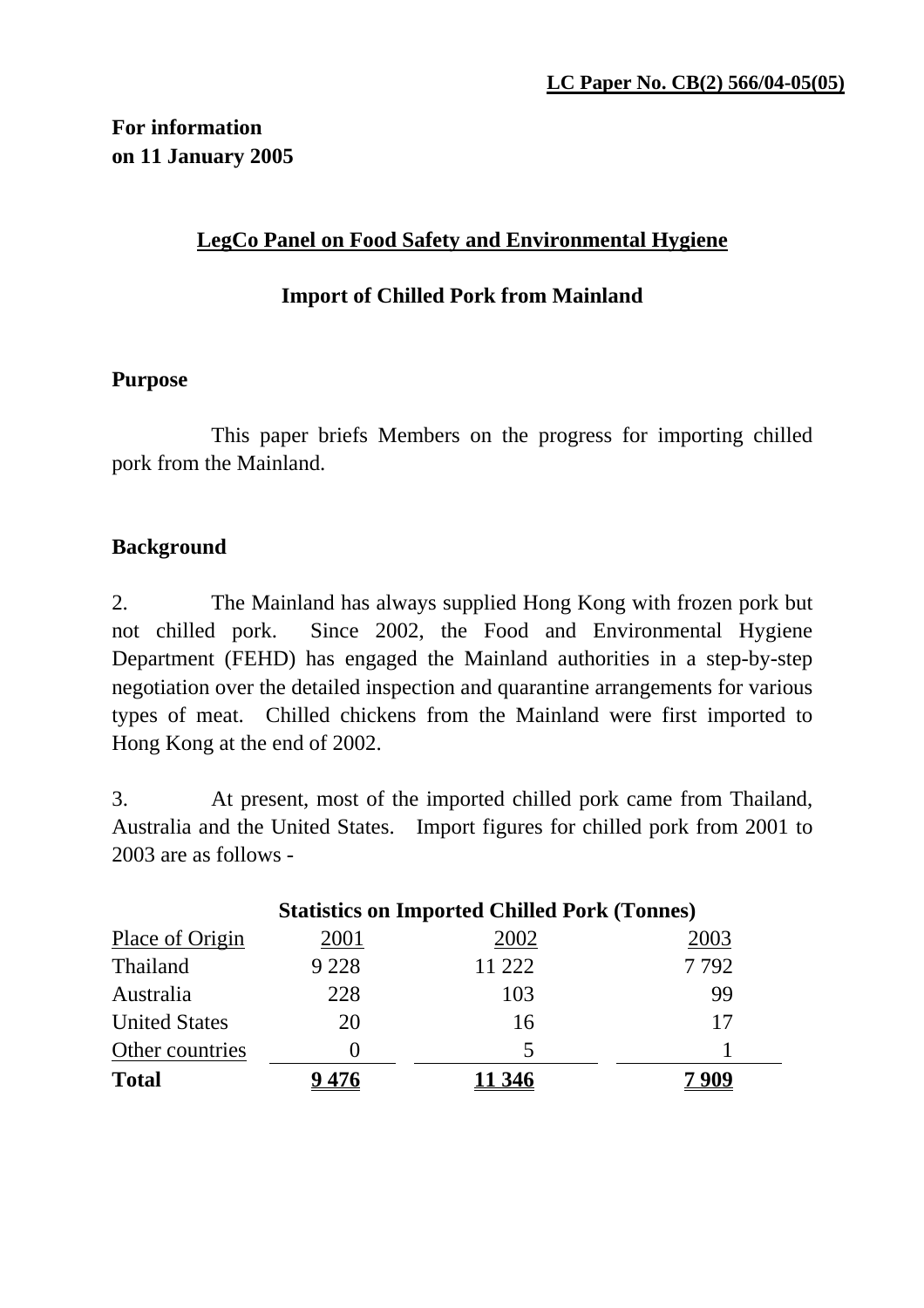## **Monitoring System for Imported Chilled Pork**

4. The Government of the Hong Kong Special Administrative Region has a monitoring system for imported game, meat and poultry. The system adopts the international practices and standards based on the risk assessment. All places of origin for chilled pork must submit the following information to certify the hygiene standard of their chilled pork and pass through vetting procedures before they are permitted to supply chilled pork to Hong Kong on a trial basis:

- (a) the legislation regulating hygiene standards of meat in the place of origin;
- (b) animal disease situation in the place of origin;
- (c) training, qualification and international recognition of veterinary officers and inspection and quarantine officers;
- (d) facilities and hygiene standards of farms, slaughterhouses and processing plants;
- (e) production process of chilled pork intended for export (including details of both ante-mortem and post-mortem inspection and quarantine procedures, etc.);
- (f) issuing authority and accreditation details of health certificates; and
- (g) monitoring and regulation of veterinary drug residues.

5. Importers who intend to import chilled pork into Hong Kong must obtain import licenses from FEHD beforehand. Every batch of imported chilled pork must be accompanied by a health certificate issued by the authorities in its place of origin to certify that the meat is hygienic and fit for human consumption. When FEHD is satisfied with the inspection results of the first six batches of imported chilled pork, subsequent imports will be subject to monitoring under our regular food surveillance system and thus random testing at the import, wholesale and retail levels. If and when FEHD discovers any chilled pork that fails to meet the requirements for food safety and public health in its tests at any level, it would require the authorities concerned to stop the processing plant involved from exporting chilled pork to Hong Kong, conduct thorough investigation, introduce measures for improvement and to submit a report. Only when FEHD is satisfied with the improvement that the plant has made would it be allowed to resume exporting chilled pork to Hong Kong.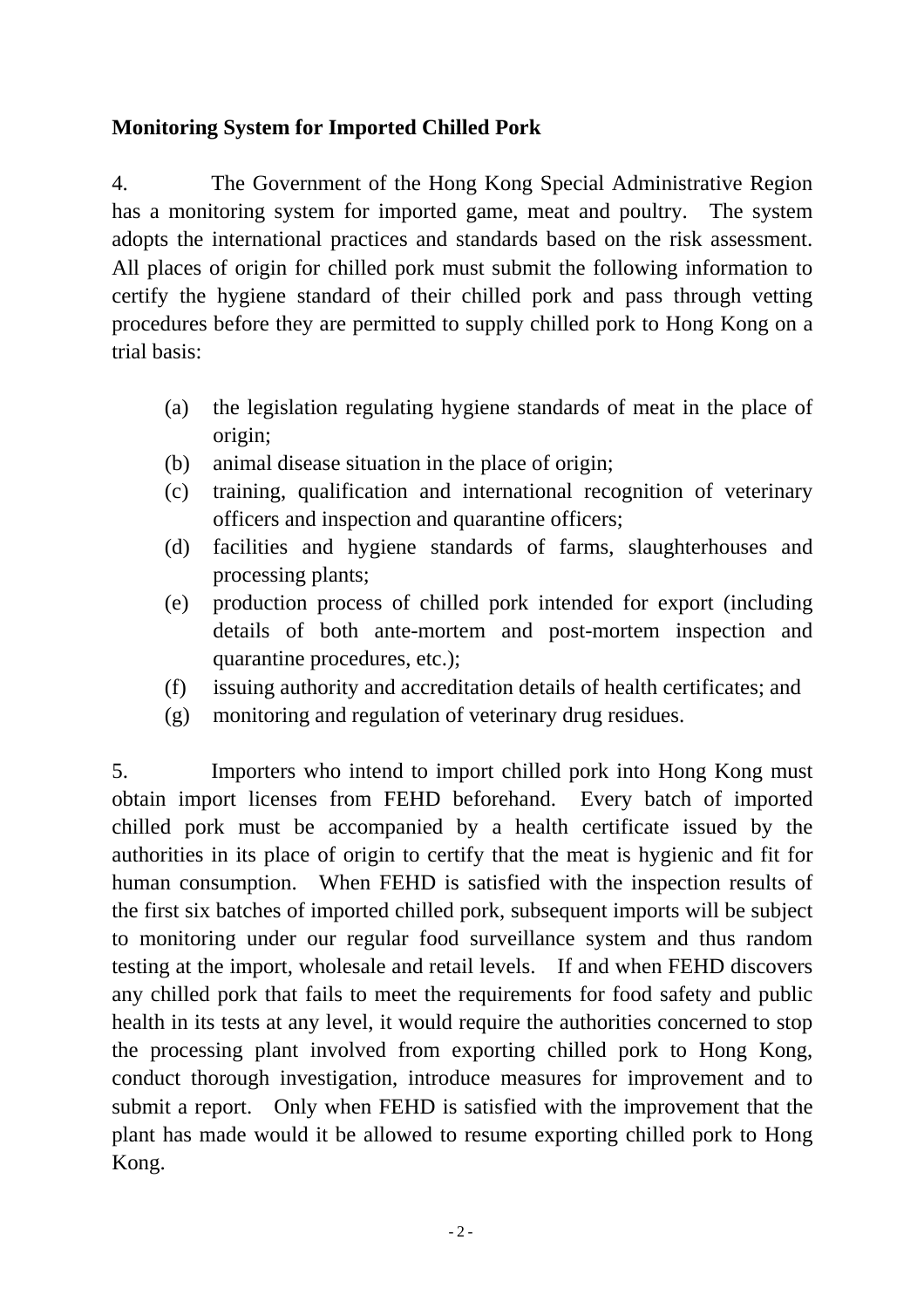### **Combating Meat Smuggling**

6. At the import level, FEHD works hand in hand with the Customs and Excise Department (C&ED) and the Police to combat meat smuggling activities. Besides mounting joint operations at various land boundary control points, the senior management of the two departments hold regular meetings to review, examine and formulate strategic enforcement measures.

### **Control at Retail Level**

7. At the retail level, fresh provision shop (FPS) licensees and public market tenants who sell chilled meat are required to comply with licensing or tenancy conditions issued by FEHD concerning the source, handling, display and storage of chilled meat. In particular, operators are not allowed to display chilled meat for sale as fresh meat. Operators are also required to display a legible notice at a conspicuous location and on refrigerators that imported chilled meat is available for sale at their premises for the information of consumers. FEHD has introduced an additional licensing/tenancy condition to increase the sanction against malpractices since June 2003 - FPS licensees or market tenants selling chilled meat as fresh meat will have their licences cancelled or market tenancy agreements terminated immediately.

### **Arrangements for Importing Chilled Pork from Mainland**

8. FEHD has engaged the General Administration of Quality Supervision, Inspection and Quarantine (AQSIQ) in the negotiation about setting up a mechanism for importing chilled pork to Hong Kong in early 2004. FEHD visited four chilled pork processing plants and their associated farms in Shandong, Sichuan, Guangdong and Shenzhen respectively in May 2004. FEHD and AQSIQ then proceeded to exchange views on the inspection and quarantine hygiene requirements for chilled pork destined for Hong Kong from June to October 2004.